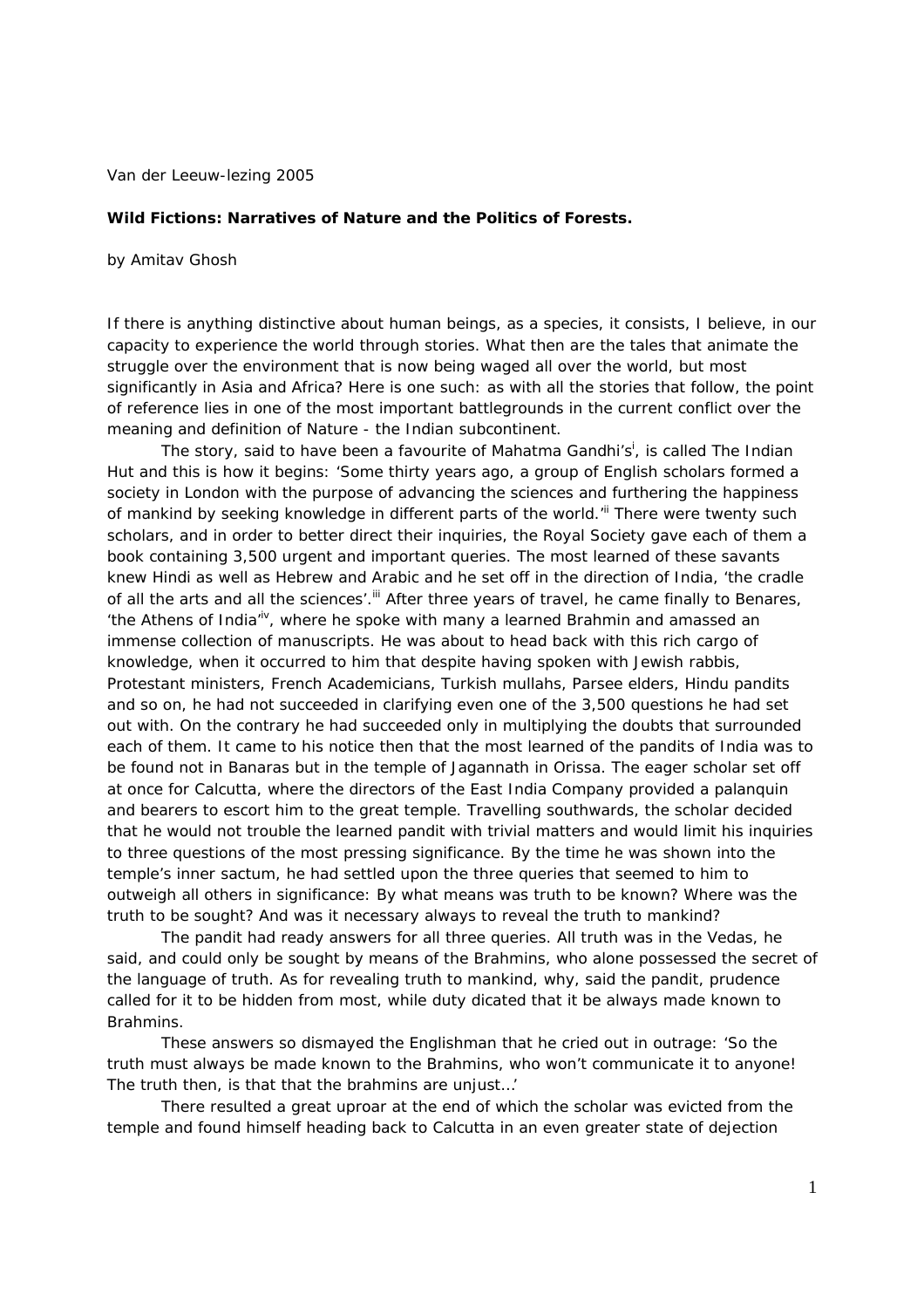than before. On the way, while passing through a forest, he and his party were overtaken by a cyclone, blowing in from the sea. They pressed ahead, with the wind and rain raging around them, until at last they caught sight of a small hut that was protected from the elements by hills, rocks, and trees.The relieved scholar was of a mind to head towards the hut, but he could not persuade his entourage to accompany him. The hut belonged to Parayas, they said, members of one of the lowest castes of India, and they would not set foot in it.

 'Then go where you want,' retorted the scholar. 'To me all the castes of India are the same.' So saying he went into the hut and was warmly welcomed by the occupants, a man of gentle countenance and his wife. As the thunder raged outside, the scholar spoke at length with his host and soon discovered him to be a man of far greater intelligence and good sense than any of the savants and pandits he had met on his travels. How had this simple man acquired such wisdom? At length, unable to contain himself, he inquired of his host where his temple lay.

'Everywhere,' responded the Paraya, 'nature is my temple. $v^{\prime}$ 

it?'

 'And from what book,' the scholar persisted, 'have you learnt your principles?' 'None but nature,' answered the Paraya, 'I don't know of any other.'

'Ah! That is indeed a great book,' said the Englishman, 'but who taught you to read

 'Misfortune,' answered the Paraya, 'being from a caste that has an infamous reputation in this country, I was not able to be an Indian. Thus I made myself a man; rejected by society, I took refuge in nature.'

 And as for the issue of whether the truth should at all be revealed to a world which so often rewarded honesty with persecution, the answer was: 'The truth should be told only to those with a simple heart.'

This, in short, is the narrative of 'The Indian Hut', a story published in 1791, by a Frenchman who had never set foot in India. The writer was Jacques-henri Bernardin de Saint-Pierre (1737-1814), a novelist, naturalist and philosopher who was both a friend and disciple of Jean-Jacques Rousseau. Vi

In the course of a varied and interesting life, Saint-Pierre accumulated many disappointments until the publication of his massive, multi-volume work, **Studies of Nature**  which achieved an immediate and resounding success. Saint-Beuve was to say of him later that he had done for tropical nature what Rousseau had done for the Alps. Saint-Pierre's unabashedly romantic and immensely popular novel, **Paul et Virginie**, was to earn the admiration of Alexander von Humboldt as well as Napoleon Bonaparte, who is said to have read it over and again in St. Helena. No doubt the novel's themes of rejection, retreat and withdrawal held as much resonance for Napoleon as the novel's island setting, which was Mauritius, where Saint-Pierre had resided in 1768. Saint-Pierre's stay there was to produce what may well be his most lasting work, the Dutch-published travelogue, **Voyage à l'Isle**  de France.<sup>vii</sup> While living on that island, Saint-Pierre joined the circle that surrounded Pierre Poivre, a French naturalist and administrator who had travelled extensively in Asia.<sup>viii</sup> As is well known, the unique ecosystem of Mauritius had been seriously depleted by the first Dutch settlers.<sup>ix</sup> By the early-18<sup>th</sup> century the dodo had already been extirminated and the forests denuded. Recognizing the fragility of the island's natural environment, Pierre Poivre enacted a series of environmental measures, based upon his knowledge of the traditional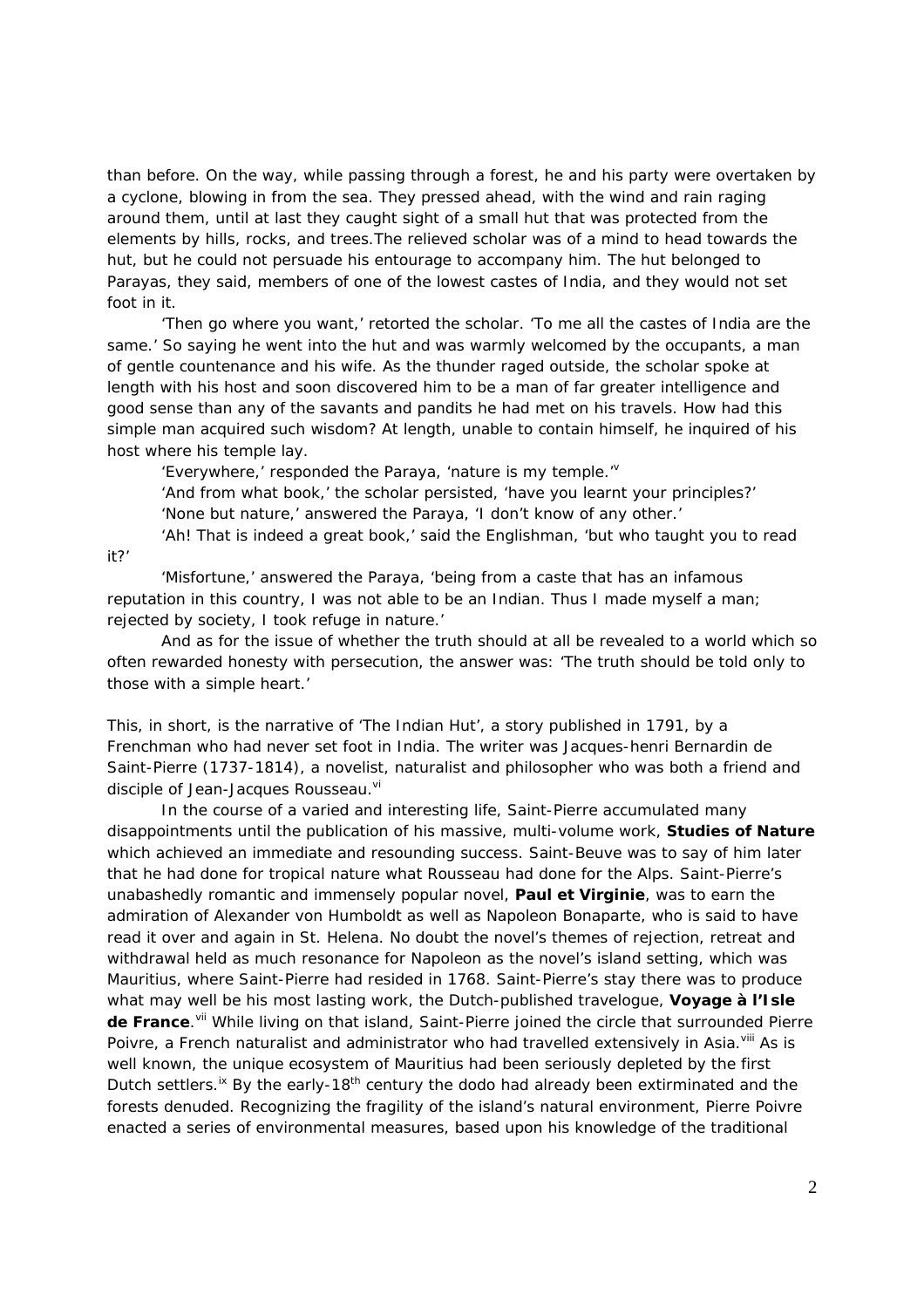forestry practices in China, India, Indonesia, and the Dutch settlement on the Cape. Although short-lived, these measures, have been adjudged to be some of the earliest state interventions motivated by ecological concerns.<sup>x</sup> Thus it could be said of Bernardin de Saint-Pierre that he assisted at the birth of ecology and environmental activism as we know it today: it is in this sense too that he shared in the authorship of a vision of Nature whose influence was to be felt far beyond his time. Along with his much-admired mentor, Rousseau, Saint-Pierre was both a creator and a disseminator of the romantic vision that was to so powerfully influence perceptions of nature not just in Europe, but around the world: in time Kings, Presidents and citizens were to fall equally under its sway. That Romanticism played an important part in the creation of the first national parks in the United States has been well documented; no less well documented is the fact that American parks like Yosemite served as models for the colonial administrators who created the earliest parks in Africa and Asia. Saint-Pierre's 'Indian Hut' is therefore no ordinary story: it has played a part in shaping and forming real ecosystems, including those of the country in which it is nominally set.

To offset Saint-Pierre's imagined encounter here is a story about a real English scholar and one of his brushes with Nature in India. <sup>xi</sup> The date of the event is July 1850, a mere six decades after the publication of 'The Indian Hut', and its setting is Calcutta – or Kolkata, as it has been known since 1998. The river that flows past the city, the Hugli, is subject to the pressures of the tides, and in the past it often happened that a high tide in the Bay of Bengal would cause it to flood the surrounding countryside. Thus it happened that on a hot July day in 1852, the Hugli flowed over its embankments, swamping the lowlying wetlands that surrounded the city. When the waters receded it came to be seen that a school of gigantic creatures had been deposited in a shallow wetland pond. Word of this event spread rapidly and in a few hours, reached the ears of an Englishman by the name of Edward Blyth who was the then Superintendent of Calcutta's Botanical Gardens. Blyth was a naturalist of distinction and is credited with having anticipated some aspects of the theory of evolution.<sup>xii</sup> He corresponded regularly with Darwin who once described him as: 'a clever, odd, wild fellow who will never do what he could do, from not sticking to one subject.'<sup>Xiii</sup> Now, hearing of the gigantic sea-creatures deposited by the tide, Blyth set off immediately for the Salt Lakes – a considerable journey from the Botanical Gardens. He arrived to find some twenty whales floundering in a shallow pond. Their heads were rounded and their bodies were black, with white undersides. The adult males were over fourteen feet in length. The water was too low to keep them fully submerged and their short, sharply-raked dorsal fins were exposed to the sun. The animals were in great distress and their moans could be clearly heard.

A large crowd had gathered but somewhat to Mr. Blyth's surprise they had not killed the whales. He had imagined that the animals would be set upon by the villagers, for their meat and oil. He found instead that many of the villagers had laboured through the night to rescue the creatures, towing them through a channel into the river. Many whales had been saved,. Blyth learned, and those that remained were the last of a school of several dozen. $x^{iv}$ Blyth chose four of the best specimens, two males and two females, and had them secured to the bank with poles and stout ropes: his intention was to return the next day with the implements necessary for a proper dissection. Before departing, he did everything in his power to make sure that his chosen creatures would not be freed by the local populace.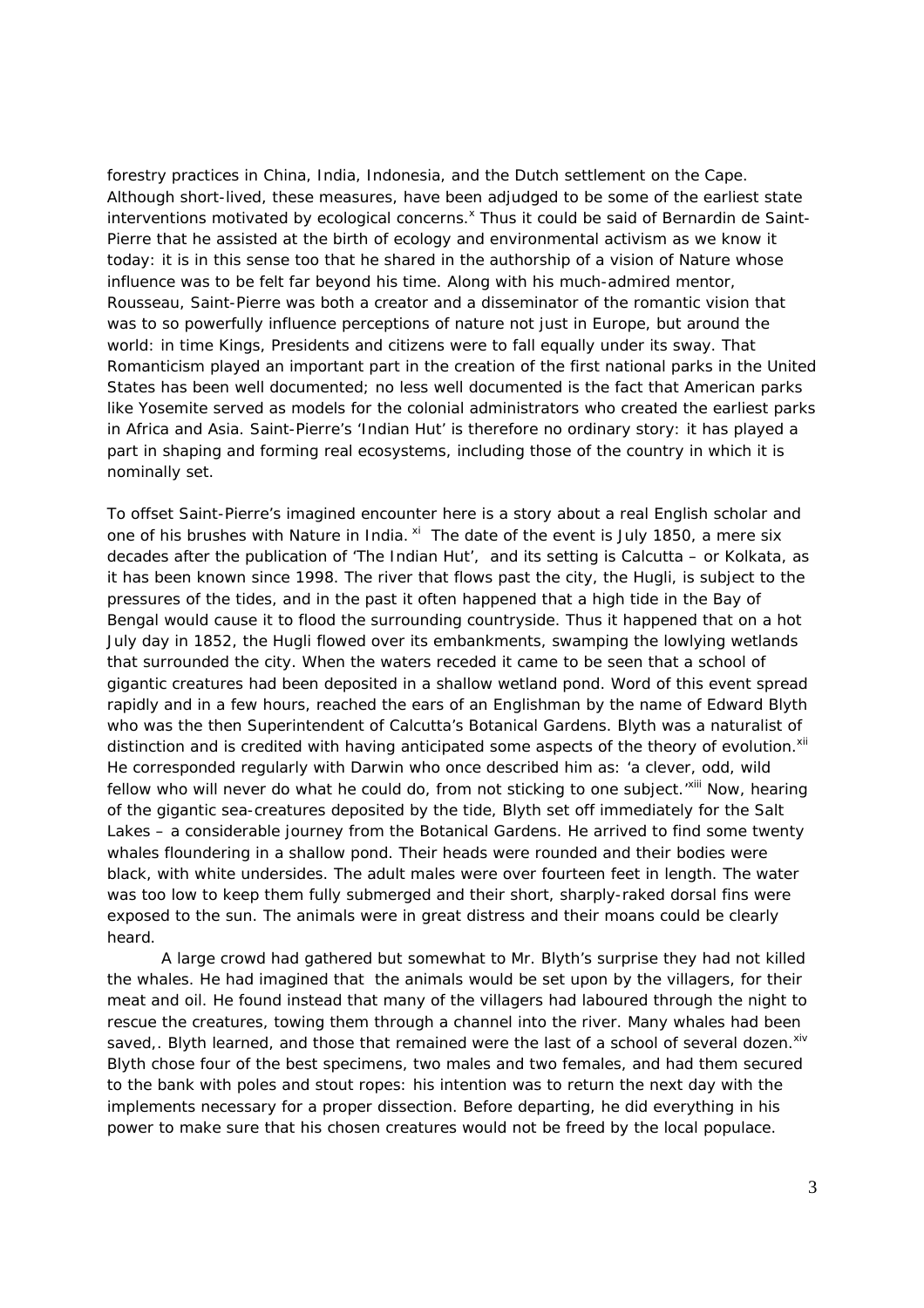But a shock awaited him: on returning the next morning, he found that his chosen animals had been cut loose during the night. Now only a few inferior creatures remained in the pond. Not to be thwarted of these, Mr Blyth set upon them at once and quickly reduced them to 'perfect skeletons'. On examining the bones, he decided that he had discovered a yet-unknown creature, *Globicephalus indicus*. But a few years later this identification was disproved, so it turned out in the event, that Mr Blyth had spent two days and much effort to no avail.

The text of Blyth's article makes no mention of the human interactions that resulted in the retrieval of the skeletons. The references from which I have constructed this narrative are consigned to a footnote, but scant as these are, they leave no doubt that the villagers went to some lengths to free the whales. What was it then that prompted these people to exert themselves on behalf of the animals, at the cost of incurring the wrath of an English sahib? The one thing we can be sure of is that their concerns were not the same as those that might have inspired a Saint-Pierre or a whale watcher of today. Possibly the lake in question was a public fishing ground, owned by a family or the whole village. Perhaps the villagers were dismayed at the thought of their common property being colonized by a school of whales; perhaps they imagined that their carefully tended stocks of fish would be rapidly depleted by the gigantic creatures. These reasons would surely have been enough to lend some urgency to their efforts. Yet compelling as these pragmatic reasons might be, I find it hard to believe that they were not allied also to a certain sense of awe, wonder and even compassion at the sight of the distress of these majestic creatures. Is it possible that there was no talk among the villagers of divine visitations, no stories told of signs from the heavens? I cannot believe that there was not. Such emotions might appear to have little in common with an ecological awareness, but if indeed there is, in cultures at large, as well as in works of literature, such a thing as an environmental unconscious, then surely it would consist in an overlapping of the pragmatic and the poetic, a broad acknowledgement of mutual dependance, in which rights, mutual obligations and a sense of wonder are seamlessly merged?

 As in Saint-Pierre's story, Blyth's encounter too was probably with Dalits, members of the most disadvantaged castes of India. In both instances the people are unnamed, but there the similarities end: Saint-Pierre's imaginary scholar converses with an individual whereas Blyth finds himself dealing with a collectivity; where Saint-Pierre's Indian is a meditative recluse, worshipping in the temple of nature, the people that Blyth meets are of an eminently workmanlike frame of mind: far from sitting back to ponder the wonder that Nature has delivered at their doorstep, they have set immediately to work. What is more, the real English scholar, unlike Saint-Pierre's imaginary hero, has no interest at all in the natives and their ideas of Nature: to him they are just a nuisance, an impediment in the production of perfect – if misidentified – skeletons. As for the animals, Blyth seems to have had neither the talent nor the inclination for forging any kind of relationship with them. In this he would have been no different from, other eminent naturalists of his period. His famous contemporary, Alfred Russell Wallace once acquired a siamang in Sumatra, and found that the ape would spend hours playing with his Malay helpers while ignoring him. "It took a dislike to me…," Wallace tells us, in his disarming way, "which I tried to get over by feeding it constantly myself. One day, however, it bit me so sharply while giving it food, that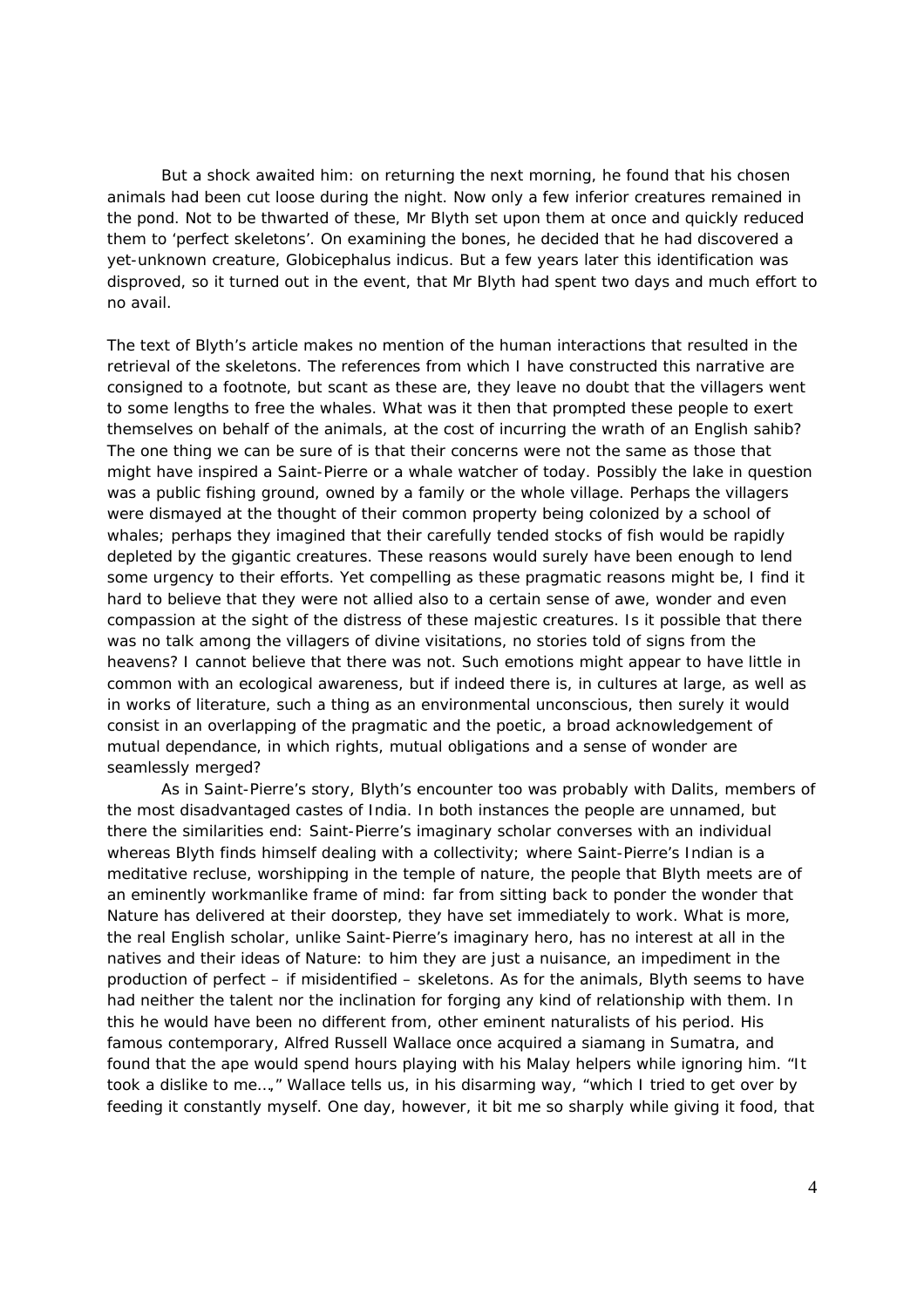I lost patience and gave it rather a severe beating, which I regretted afterwards, as from that time it disliked me more than ever."<sup>xv</sup>

 Despite the differences between Blyth's narrative and Saint-Pierre's there are also many parallels and intersections. Where Saint-Pierre imagines nature as a sacred space and a temple, for Blyth it is a 'field' in all the varied senses of the word: in other words, it is an area that lies beyond the hearth and is uninhabited by design, so that it may be subjected to cultivation – in this instance as an object of study. Where the visions coincide is that in both, Nature is defined by its exemption from contamination by people: it is as it were, the other of society, a province defined by its exclusion of human sociability. Thus did Nature come to be imagined as an Eden too perfect for the fallen progeny of Adam and Eve.

Let us return for a moment to Blyth. What if, on discovering his school of stranded whales, he had indeed paused to ask the villagers for an account of their actions, as Saint-Pierre's scholar might have done?<sup>xvi</sup> The answer I suspect, would not have been recorded – by either Blyth or Saint-Pierre himself - for it would probably have taken a very different form from the pithy aphorisms that Saint-Pierre accorded to his reclusive sage. Most likely the villagers would have responded by telling a story – a fabulous tale that both Saint-Pierre and Blyth would have dismissed as a characteristically extravagant native fantasy, having nothing whatever to do with Nature.

Here is a story of the kind they might have heard. It comes from a region that is very close to Kolkata, the vast mangrove forest known as the Sundarbans – a wilderness which, in Blyth's day, as in Saint-Pierre's, extended to the very threshold of the city. Of the four million people who live in the Indian part of the Sundarbans today, the majority are Dalit and many are Muslim. Everywhere in this region a figure known as Bon Bibi – 'the Lady of the Forest' - is held in veneration, and as with many deities in India, her worship centres around the recitation of a verse narrative. But the first of the many surprises of the legend of Bon Bibi is that it begins neither in the Himalayas nor on the banks of the Ganges, but in the Arabian city of Medina, one of the holiest places in Islam.

In this city, the legend goes, there lived a pious Muslim, a childless Sufi *faqir* called Ibrahim. Through the intercession of the Archangel Gabriel, Ibrahim came finally to be blessed with twin children, Bon Bibi and her brother, Shah Jongoli. On coming of age, the twins were told by the Archangel Gabriel that they had been chosen for a divine mission: they were to travel from Arabia to 'the country of eighteen tides' – *athhero bhatir desh* - in order to make it fit for human habitation. Thus charged, Bon Bibi and Shah Jongoli journeyed to the mangrove forest dressed in the simple robes of Sufi mendicants.

 The jungles of 'the country of eighteen tides' were then the realm of Dokkhin Rai, a powerful demon king, who held sway over every being that lived in the forest – every animal as well as every ghoul, ghost and malevolent spirit. Towards mankind he harboured a hatred that was coupled with insatiable desires; he had a limitless craving for the pleasures of human flesh, and when overcome by desire he would take the form of a tiger in order to hunt human beings.

 Powerful as he was, Dokkhin Rai proved to be no match for Bon Bibi and her brother, who quickly defeated the demonic hordes. Merciful in victory, Bon Bibi spared the demon's life but forbade him ever again to indulge his taste for human flesh. Following on her triumph, Bon Bibi surveyed the Sundarbans and declared a certain number of them to be open for human settlement. The rest she allotted to Dokkhin Rai, ordaining that these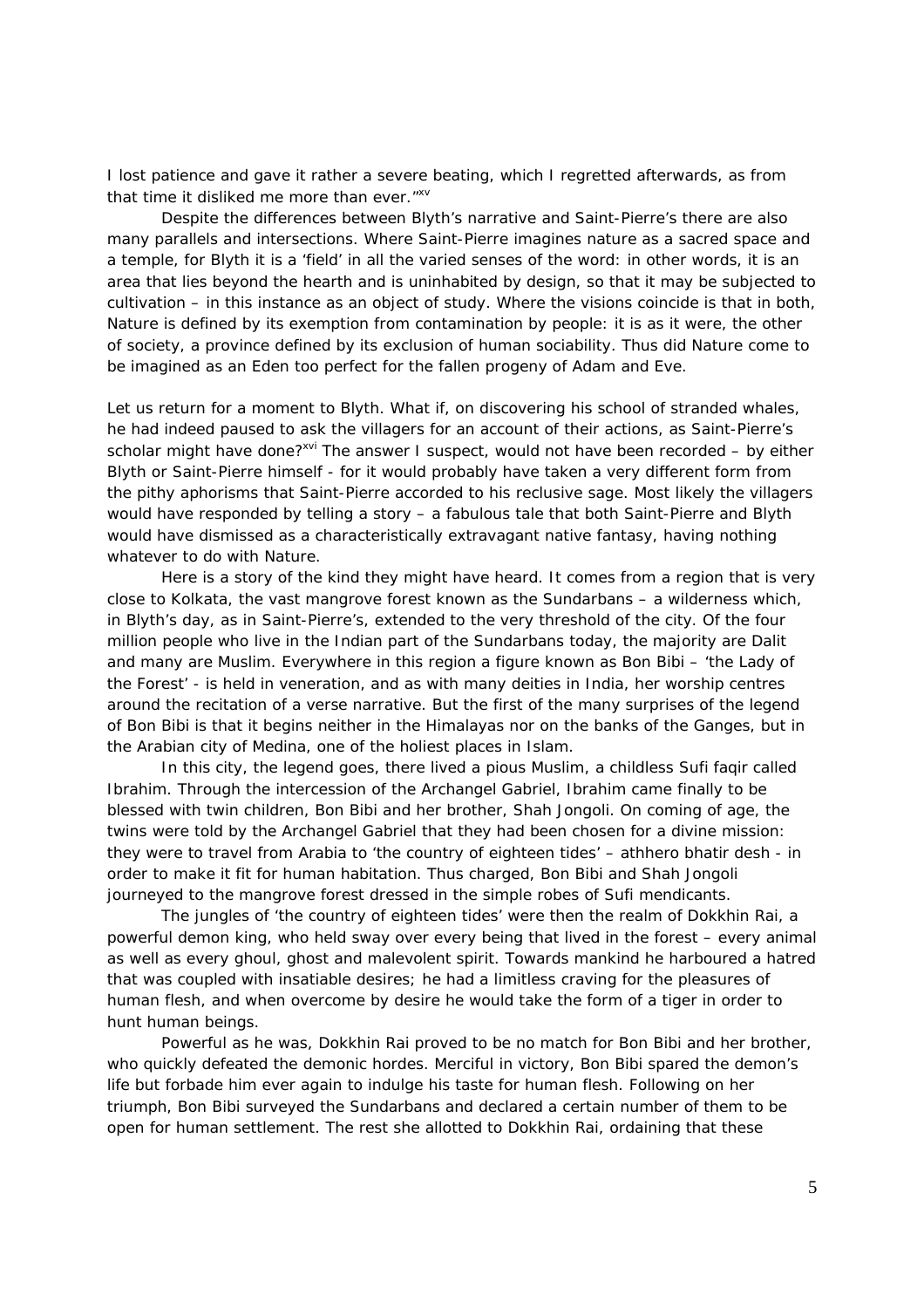remain wilderness to be ruled over by the demon king. Thus was order brought to the land of eighteen tides: by the creation of a balance between the wilderness ruled by the tiger demon, and the areas of human settlement, which were Bon Bibi's own domain.

But this equitable dispensation was soon to be disturbed by human greed. On the edges of the tide country there lived a man called Dhona who had put together a fleet of seven ships in the hope of making a fortune in the mangrove forest. Just before setting sail, Dhona discovered that his crew was short of a man, and finding no one else at hand, he inveigled a boy into joining the fleet. This lad was known as Dukhey – 'sorrowful' – a name that was nothing if not apt, for he had long been cursed with misfortune: he had lost his father as a child and now lived in great poverty with his old and ailing mother. In parting from her only son, the old woman gave him a word of advice: were he ever to find himself in trouble, he should remember to take the name of Bon Bibi; she was sure to come to his aid.

 So the expedition set off and wound its way down the rivers of the tide country until at last it came to a promising island by the name of Kedokhali. But when Dhona and his men went into the forest strange things began to happen: they were given tantalizing glimpses of plump hives hanging from branches of mangrove, but every time they approached, the hives seemed to disappear only to reappear again at a distance. That this was the work of Dokkhin Rai was revealed that night, when the demon showed himself to Dhona in a dream and proposed a pact in which they would each provide for the satisfaction of the others' desires. The sight of the boy Dukhey had reawakened the demon's longing for human flesh; if Dhona would but surrender the boy, he could have wealth beyond imagining; the forest would yield as much as could be carried on his boats and more.

 Seized by greed, Dhona agreed to the bargain and the demon was quick to keep his word. At his orders the bees themselves loaded Dhona's boats with a great cargo of wax and honey. When the vessels were full and could carry no more, Dhona summoned Dukhey and told him to go ashore to fetch some firewood. Suspecting a ruse, Dukhey pleaded with his captain, but to no avail, for Dhona had chosen his course. Alone and disconsolate, the boy went into the forest to collect an armful of firewood. On his return he found his misgivings confirmed: the ships were gone. It was in that moment of abandonment, as he stood alone on the riverbank, that he caught a glimpse of an enormous body covered with shimmering stripes of black and gold. The animal was none other than Dokkhin Rai, in a tiger's guise. The creature shook the earth with a roar and launched on its charge. At the sight of that immense body and those vast jowls, flapping in the wind, like sails, mortal terror seized Dukhey's soul. Just before he fell to the ground unconscious, he recalled his mother's parting words, and called out: 'O mother of mercy, Bon Bibi, save me, come to my side.'

 Bon Bibi was far away, but she crossed the waters the instant she heard the cry. Taking the boy's unconscious body into her lap she dealt a terrible chastisement to the demon, sending him fleeing back into the forest. Then, transporting Dukhey to her home, she nursed him back to health. When it was time for him to return, she sent him back to his mother on a gigantic crocodile that was loaded with a great treasure trove of wax and honey. Thus was greed punished and balance restored, between the wilderness and the domain of human beings.

This story, almost unknown outside the Sundarbans, saturates the lived experience of those who inhabit the mangrove forest. Travelling theatre companies go from village to village, staging passion-like re-enactments of the legend; the verse narrative is recited every time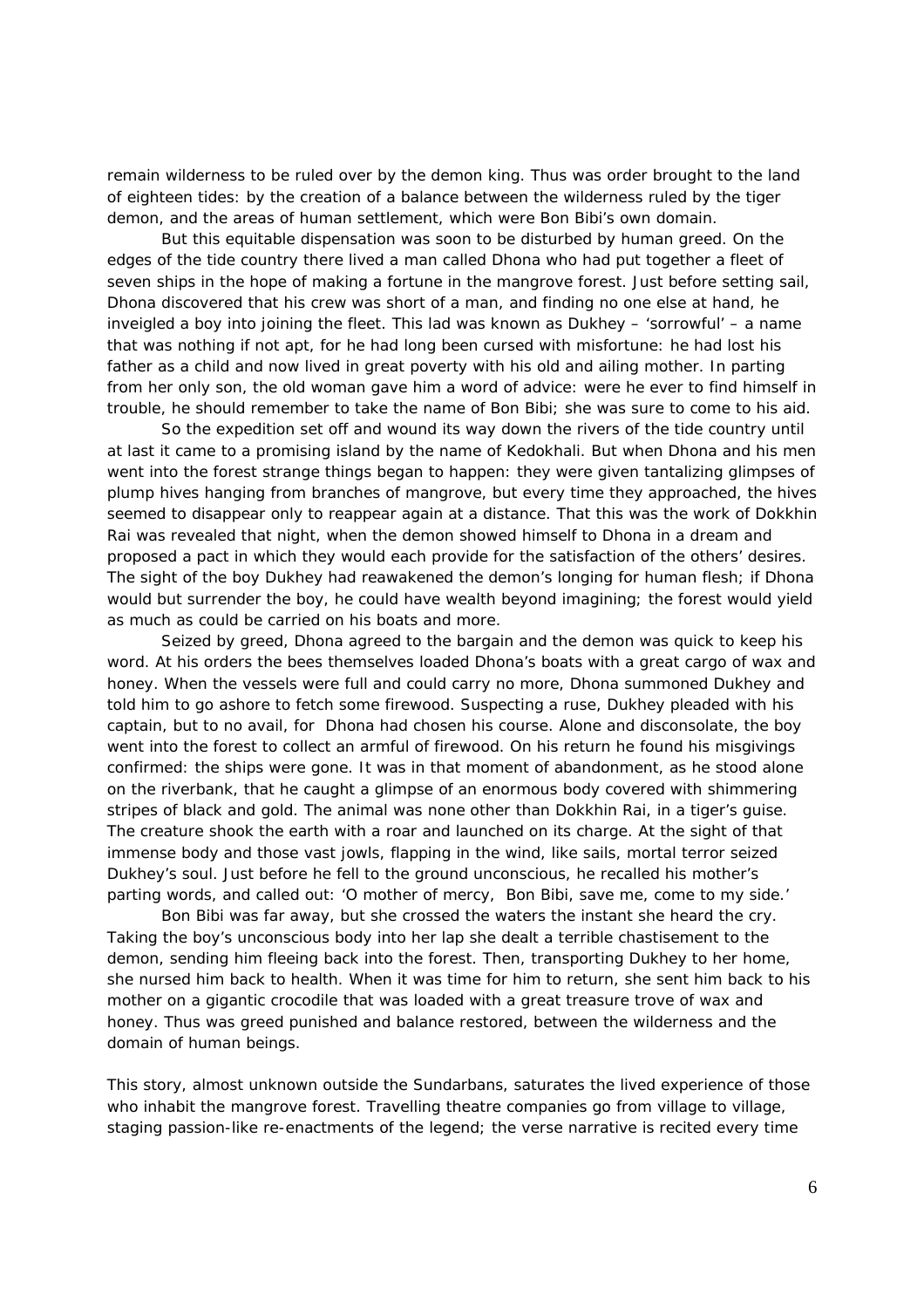the worship of Bon Bibi is celebrated. Although these rituals are Hindu in form, they begin always with the Muslim invocation 'Bismillah'. In a region where several hundred people are annually killed by predators, no local person will ever venture into the forest without invoking the protection of Bon Bibi. But Bon Bibi's indulgence is not easily granted, it must be earned by the observance of certain rules that derive from the parables contained in the legend. Take for instance the belief that the wild parts of the forest are the domain of Dokkhin Rai: the corollary of this is the idea that to leave signs of human penetration is to invite retribution from the demon. So powerful is this prohibition that villagers will not urinate, defecate or spit while collecting honey or firewood. And let there be no doubt that the fear of the demon's wrath is far more effective than secular anti-littering laws - for in the order of preventive sanctions, a municipal fine can scarcely be counted the equal of the prospect of death by agency of storms and floods, tigers and crocodiles.

 But this is merely an incidental injunction: the most important of the beliefs that relate to Bon Bibi have to do with the regulation of human need. Indeed the Bon Bibi legend is, at bottom, a parable about the destructiveness of human greed: its fundamental teaching is that in the relationship between the forest and the sown there can be no balance, except by placing limits on human need. For Bon Bibi's devotees, the parables translate into a belief that the forest must never be entered except in circumstances of demonstrable need. In other words, to go into the forest while there is still food in the larder, is to invite one's own death. The force of this prohibition is such as to extend backwards and forwards in time, so that of a man who has been killed it will often be said, 'there was a pot of rice still to be cooked in his house: he had no need to go when he did.' And conversely a man who goes aforesting in the full knowledge of having left food behind at home, will be dogged by the guilty awareness of his transgression so that his steps will be slowed and his senses dulled, and in the event that an attack does indeed take place he will be all the more vulnerable.

As with the stories of Bernardin de Saint-Pierre, the Bon Bibi legend uses the power of fiction to create and define a relationship between human beings and the natural world. Nowhere does a term equivalent to 'Nature' figure in the legend of Bon Bibi, yet nowhere is its consciousness absent; although ecological concerns are never named, the story is profoundly informed by that awareness which the literary critic Larry Buell has termed 'the environmental unconscious' – a phrase that is all the more useful, in my view, because it does not invoke the cultural and linguistic freightage of the word 'Nature'.<sup>xvii</sup>

Although the Bon Bibi legend is singular in its details, it is not of course unique in its vision of the relationship between human beings and the natural world: similar conceptions of balance, reverence and the limitation of greed are to be found in many other places.<sup>xviii</sup> The question of what impact these belief systems have upon the environment is not easily resolved: while it is by no means the case that indigenous peoples are always good custodians of the environment, neither is it true that their practices are always destructive. Today it is widely accepted that many such groups have indeed played an important part in the preservation and maintenance of forests and ecosystems. In the  $19<sup>th</sup>$  century however, the generally accepted view among academically trained European foresters was that the presence of people was always a threat and never an asset to forests: it was thought that where woodlands survived it was despite rather than because of the people who lived in and around them. These ideas, propagated by the highly-regarded German school of scientific forestry, exerted their influence on the Indian subcontinent through the Forest Departments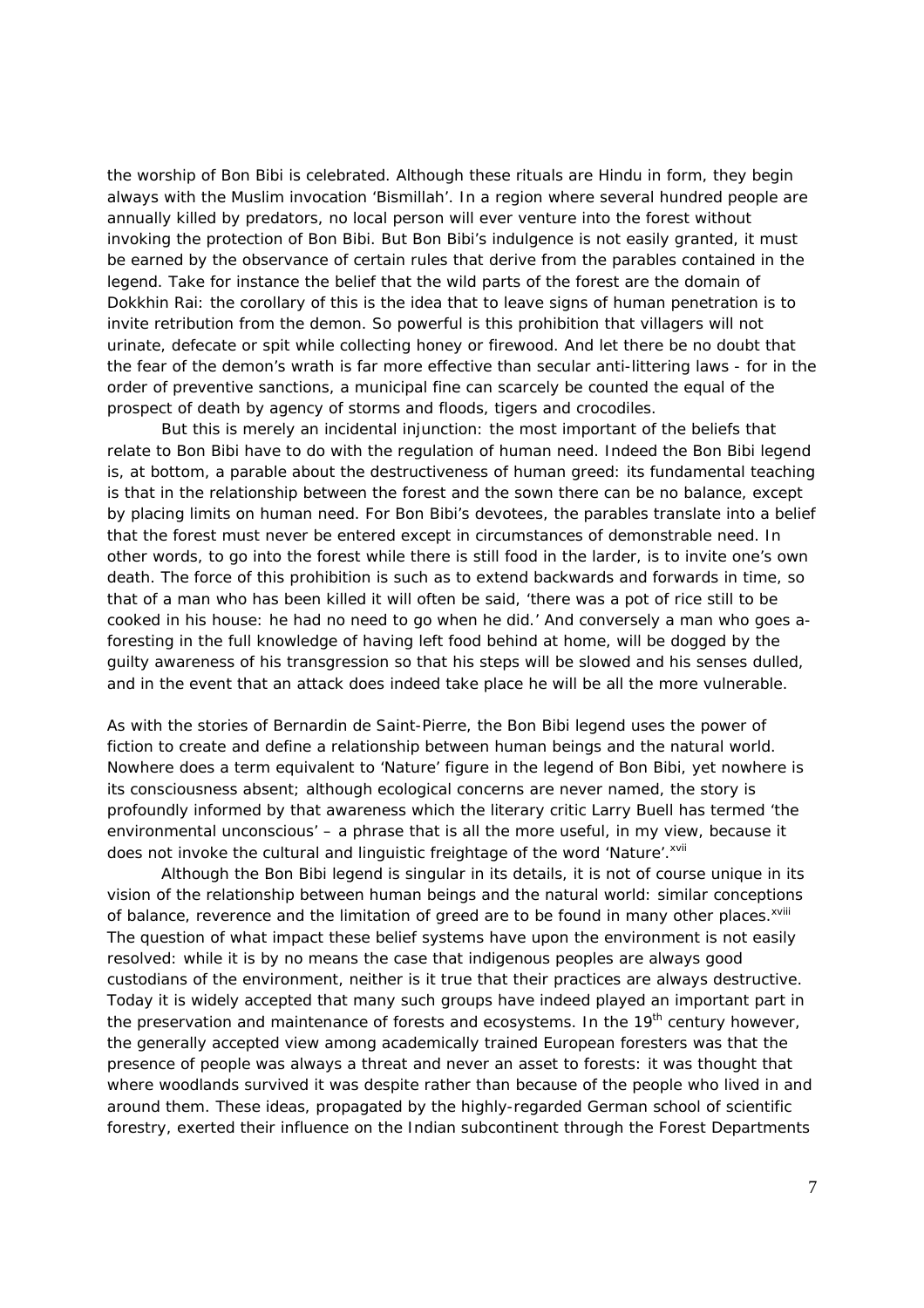of the British Raj, which were manned at the highest levels by Germans. These officials were trained to believe that it was everywhere their duty to rescue woodlands from 'backward' local populations, a grouping that did not exclude the peasantry of Europe. xix But the colonial context gave the foresters' efforts an extra edge of missionary zeal and the adminstrative structures of the Raj endowed them with powers far in excess of those they would have wielded at home. Many of these officials believed themselves to be surrounded by 'environmentally profligate natives' and thought it their duty to thwart the predatory hordes; their efforts were silently abetted by India's nationalist elite, which was mainly urban and had little interest in the plight of forest dwellers.

Today the institutional successor to the colonial Forest Department controls some 20% of India's land surface – a realm that would be the envy of many an Emperor. Although the Department has now been subsumed under the Ministry of Forests and Environment, it continues to wield a near-imperial authority over its vast dominions. The doctrine of Nature's exclusivity has allowed it to pull a curtain of secrecy around India's forests, behind which corruption and exploitation flourish to the point where, in the Sundarbans, it is commonly said that between a *dakat* (bandit) and a forest guard, people are well advised to put their trust in the criminal.

When urban middle class people visit India's forests they have little conception that their experience of the wilderness is not unlike that of spectators at a play: rarely if ever are they provided a glimpse of the stage machinery that produces the conditions of their viewership. They are in this sense, partners in the production of a wild fiction: it is their willing suspension of disbelief that makes the administrative exclusivity of forests possible.

Those who are trapped in the fantasy of the pristine forest – that is to say the people who inhabit the woodlands – have almost no means of either voicing their grievances or telling their own stories of the wilderness. Such is the atmosphere of repression and secrecy in India's wilds that even influential outsiders risk retaliation if they bear witness to what they see. Just recently an eminent tiger biologist whose research suggested that officials were inflating their tiger population statistics, had his equipment seized and was taken to court on an unrelated charge<sup>xx</sup>. In another instance, the Forest Department is said to have filed 13 suits of criminal trespass against conservationists who collected data on an environmentally harmful mining project in the Kudremukh National Park in Karnataka. This is what relatively privileged outsiders face in dealing with the rulers of India's forests: as for the realities that confront the people who live under this regime, they are perhaps best depicted in such harrowing works as Gopinath Mohanty's **Paraja**, and the novels of Mahasweta Devi.

In short, the people who live in India's forests have had to contend, since colonial times, with a pattern of governance that tends to criminalize their beliefs and practices.<sup>xxi</sup> Ironically, the era of decolonization, with its growing awareness of environmental issues, has made their situation even more precarious by providing an overarching ideology to sanction their dispossession.<sup>xxii</sup> As Ramachandra Guha, the pioneering environmental historian has pointed out, the consequences of this exclusivist approach have been harmful not just for the 'ecosystem people' but also for the very environment it sought to protect.

As an illustration here is another real life story, set in one of the most picturesque corners of the Indian sub-continent: the Hunza valley of northern Pakistan, a high-elevation oasis overlooked by the majestic Karakorum mountains. The population of the valley consisted of a diverse mosaic of peoples, most of whom made their living partly by farming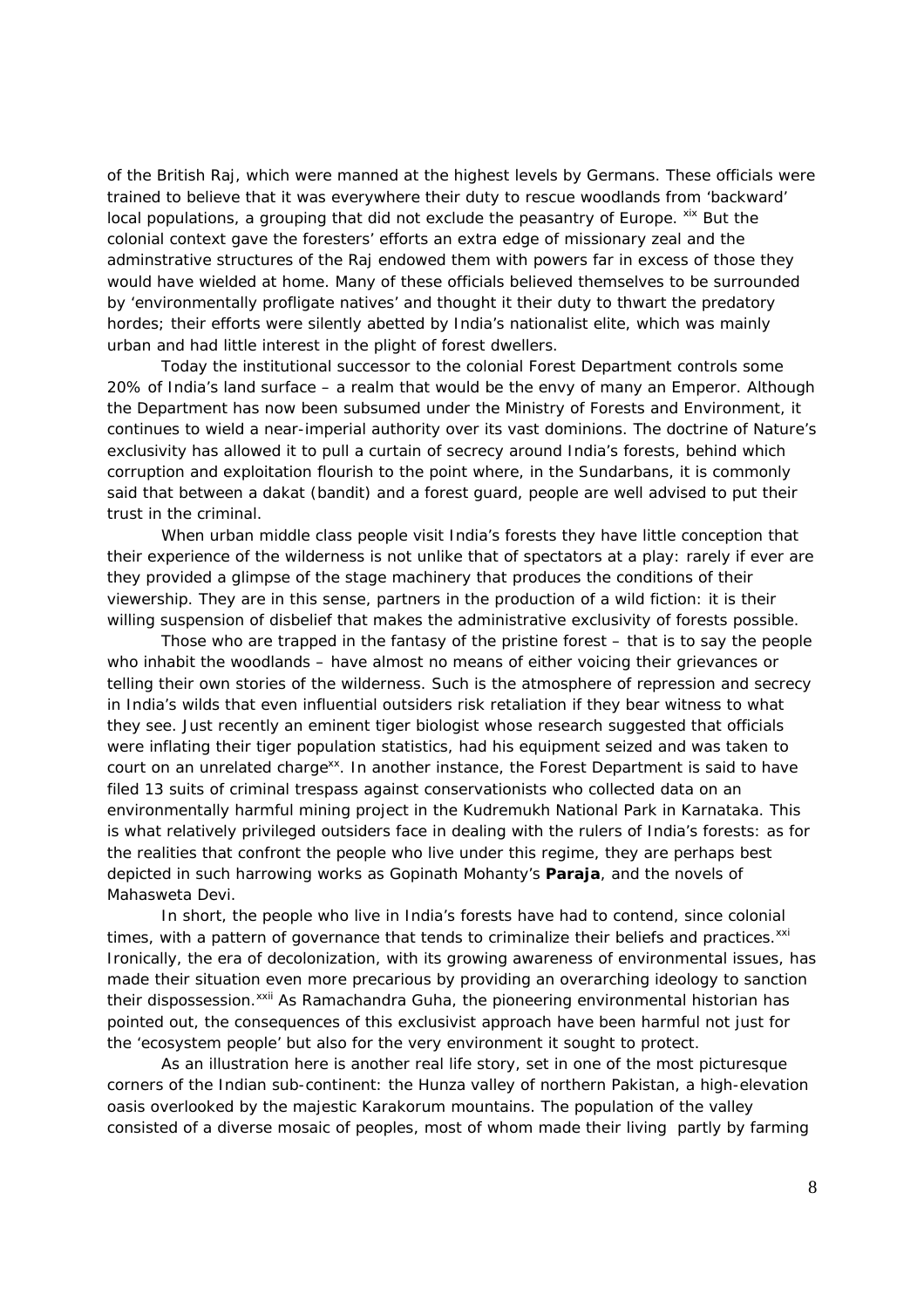and partly by grazing their sheep and yaks on alpine summer pastures.<sup>xxiii</sup> To this remote fastness, there came, in 1974, Dr. George B. Schaller, an eminent zoologist. After a brief visit Dr. Schaller decided that 'northeastern Hunza would make a perfect national park', since it was 'scenically spectacular' and contained some rare wildlife, most notably the Marco Polo sheep. The fact that local people used some of the upland meadows for grazing was, Dr. Schaller, acknowledged, a problem since 'for by definition a national park should be free of such disturbances.'

The proposal took the fancy of Zulfiqar Ali Bhutto, the then Prime Minister of Pakistan, who declared that 'it must become the world's famous Park… This is an iron directive'. Thus, in 1975, was born the Khunjerab National Park. Since it was listed as a 'category two' national park, which involves the banning of all human activity, the machinery was set in motion for the exclusion of all human activity from this area. At one stroke, the way of life of the people of the valley was criminalized, despite evidence that there was no basis for the assumption of competition between wildlife and domestic animals. But the people who lived in the valley knew they could not survive without their grazing rights and they decided they had no option but to resist: a local man is quoted as having said, "First they can kill us, then they can come and make a national park." There were lawsuits, followed by demonstrations and organized incursions into the forbidden areas. In the climate of protest and public anger, poaching and illegal hunting flourished, often with the collusion of government officials. The net result was that the Park perpetrated exactly the effect it was intended to prevent: the extermination of the Marco Polo sheep, the numbers of which dropped from an estimated three hundred in 1975 to one hundred in 1980. The last confirmed sighting was in 1986 when twenty-eight sheep were spotted. If there is any upside to this story, it is that the government was eventually able to work out a more stable and equitable situation by negotiating with the villagers and giving them a stake in the Park. Currently there is a dual management system in force in the Park and this arrangement has been judged by an expert to be 'the best possible way of safeguarding local resources'.

Today in India, the conflict between differing views of nature has been brought to crisis by two interconnected developments. One of these consists of a sudden public awakening to the disastrous failure of India's flagship conservation effort, Project Tiger. xxiv Although the scale of Project Tiger is vastly larger than that of the Khunjerab National Park, the two initiatives have had eerily similar careers. They were launched at almost exactly the same time, with support from the highest political quarters and massive funding from international agencies. Today, thirty years later, after the expenditure of enormous sums of money and the displacement of a great number of people, it has suddenly been discovered that the population of tigers in the Project's showcase reserves has diminished catastrophically: indeed the species may have been wiped out in some of the best known forest areas. The one place where tigers have held their own is in the Sundarbans, where, despite an inordinate number of animal-related fatalities, people still display a general willingness to co-exist with the species –for which much more is surely due to the Bon Bibi legend than to any governmental Project.<sup>xxv</sup>

The second major development in the present conflict is a recent legislative initiative, the Forest Rights Act, which seeks to restore a few of the rights that forest dwellers have lost in the one hundred fifty years since the first British edicts concerning India's woodlands.<sup>xxvi</sup> The rights in question are pitifully modest: the Act would confer ownership, up to a maximum of 2.5 hectares per family, of land that is already occupied. The land at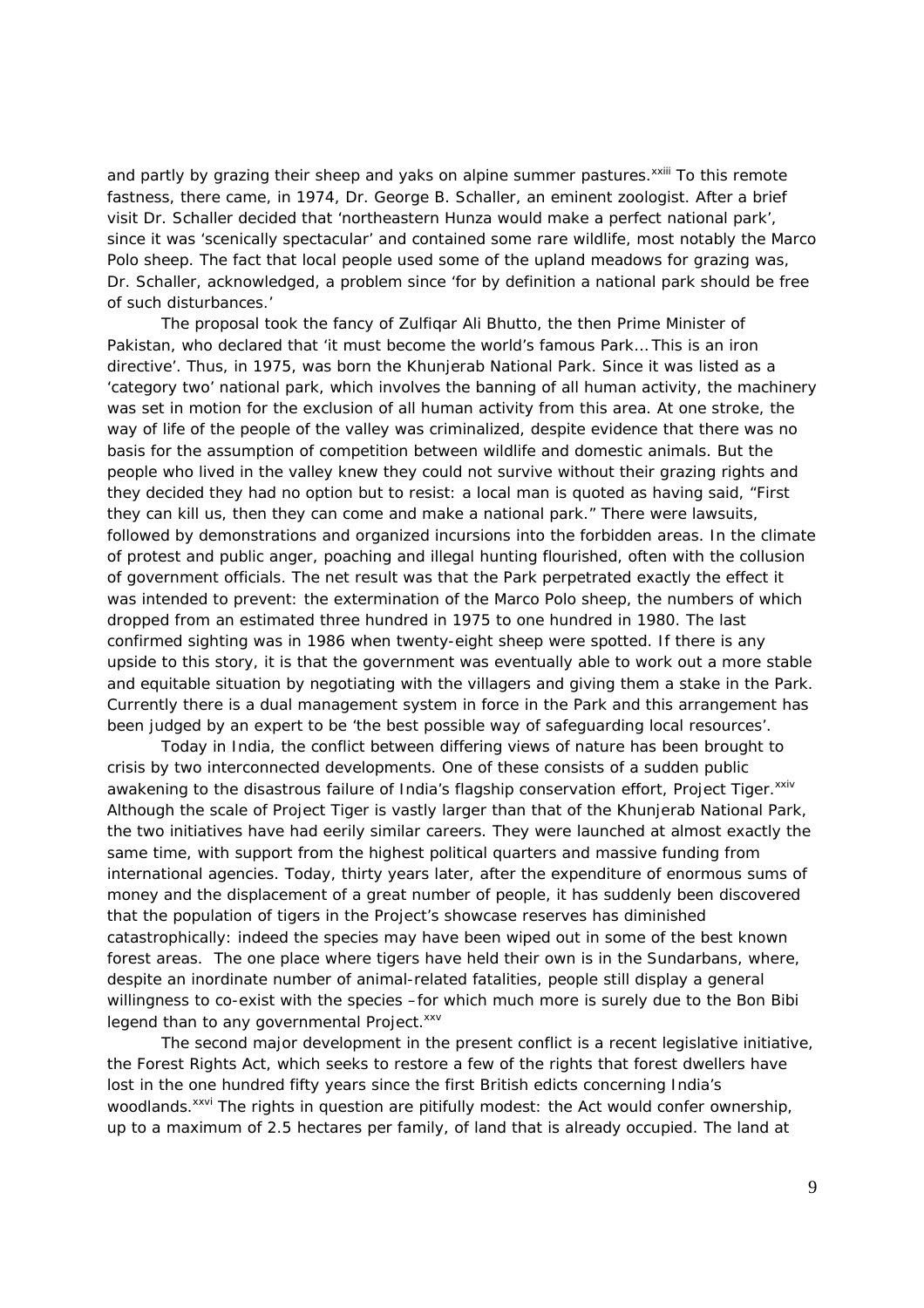issue adds up to just 2% of all forest land of which none is currently under tree cover. xxvii Moreover, the Act would forbid hunting while also imposing responsibility for protection, conservation and regeneration on those who receive rights. In other words the Act represents a minimal effort towards the restoration of the forest-dwellers' stake in the wellbeing of the place where they live. The measure is also a belated recognition that the denial of these rights has led to an exponential growth in poaching and illegal timber felling, while also creating conditions for a spreading Maoist insurgency.

Modest as these proposals are, the Act has been furiously opposed by a coalition of interests that has taken shelter behind the flag of environmentalism. The public face of this group is a parliamentary body that calls itself 'Tiger and Wilderness Watch'. XXVIII Almost to a man the half-dozen or so legislators in this group belong to erstwhile princely families. xxix Along with the entrenched forest bureaucracy, this group has turned the Forest Rights Bill into an issue where the state must choose between 'tigers and tribals'.<sup>xxx</sup> Inasmuch as they have confronted the failure of Project Tiger, they blame it not on the plan's conception but its implementaton: inadequate personnel, the lack of high-tech equipment, even the allegedly advanced age of forest guards. Their proposals for the rectification of the situation are, in effect, of a para-military nature. Never mind that this minatory approach to conservation has largely been abandoned even by the Western wildlife groups that once championed it; never mind that the rationality of a single-species approach to preservation is increasingly under question the world over. xxxi Indeed issues of rationality and effectiveness have been largely abandoned and instead there is an increasing invocation of the 'sacredness' of forests in the Indian tradition. Needless to add, such a view is anything but traditional: in the Bon Bibi legend for instance, sacredness is not invested in the forest itself, but in the deity who maintains a balance between the forest and the sown. The actual derivation of the sacredness that exclusivists attach to forests is rather from the ideas of such Romantics as Bernardin de Saint-Pierre – none of whom had ever had to make a living from the woods. There could be no more effective demonstration of the extraordinary power that fiction has in shaping our ideas of Nature: it is as if Saint-Pierre's imaginary Indian recluse had been raised from the dead to haunt the real India of today.

 Not only will this approach fail, it may well lead to precisely the kind of environmental catastrophe it is intended to prevent. For let us be frank in acknowledging the dirty little secret that underlies the exclusivist approach to conservation: it assumes the existence of populations that are too poor, and too disempowered to adequately articulate their own interests. But while political disempowerment may have been more the rule than the exception in the Asia and Africa of the '60s, '70s and '80s, it would be a mistake to imagine that this will continue forever. Soon refugees displaced by forest reserves will learn to organize; they will form vote blocs and elect representatives who will make it their business to overturn the legislation that created the reserves. When these refugees return to their ancestral villages they will not look upon the forest as their forbears did; two generations of displacement will have made them angry and embittered. Quite conceivably they will return to the forest not in order to make it their home, but precisely to despoil it. Fortunately this is not yet the case and a measure like the Forest Rights Act will go a long way to prevent such an outcome.

But inevitability is not the only reason why the environmental movement should welcome a restructuring of rights over India's forests. Experience suggests that people who have a stake in their surroundings – such as the villagers encountered by Blyth – are much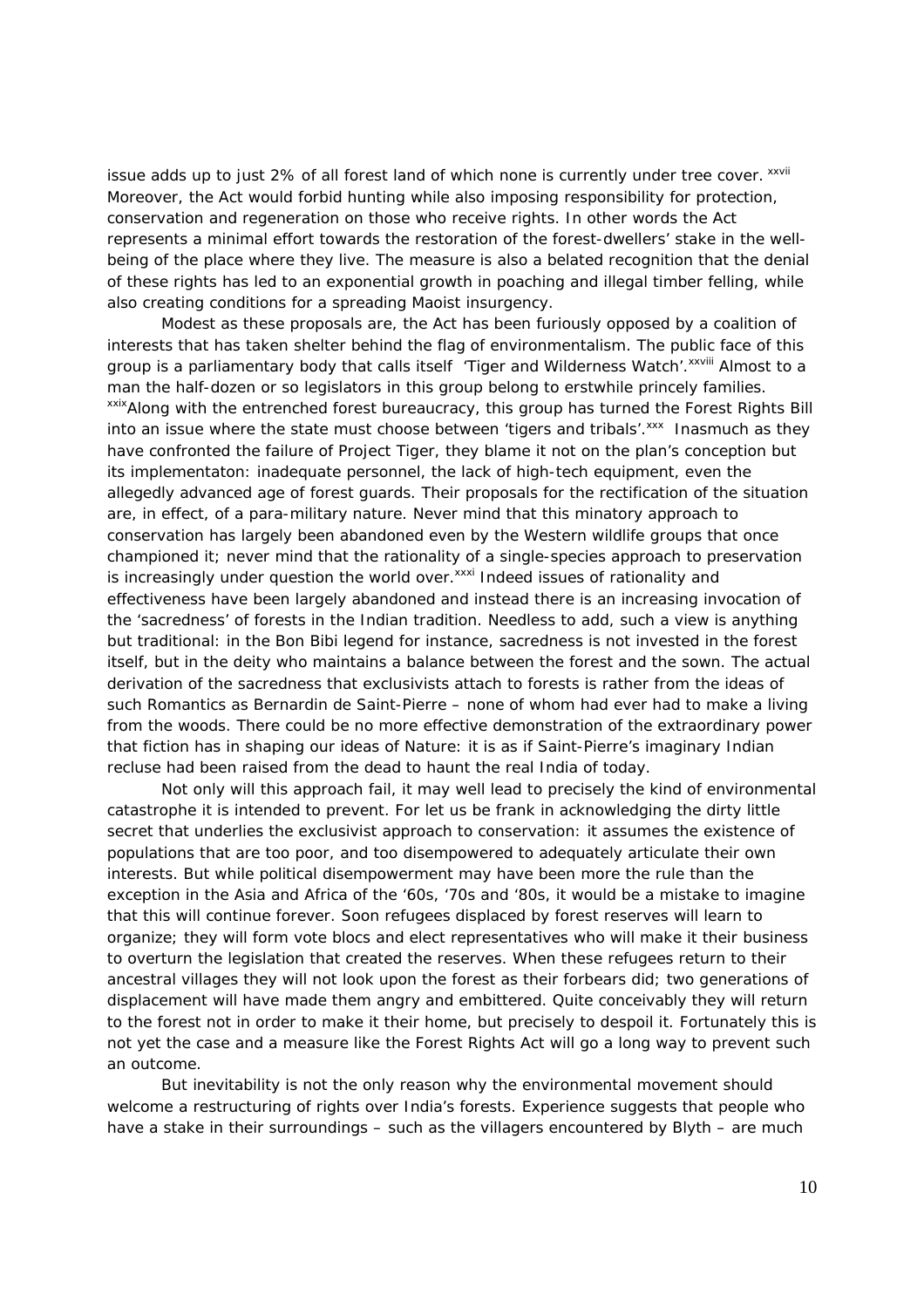more likely to be concerned about their environment.<sup>xxxii</sup> So far as India's forests are concerned, a loosening of bureaucratic control can only be to the benefit of scientists, researchers and activists, for it will open the country's woodlands to much closer scrutiny than is the case now (and of this there should be no doubt, that the need for oversight and vigilance will not disappear, no matter how the forests are administered). The Forest Rights Bill has other provisions that ought to be welcomed by environmental activists: it proposes for example to vest rights and responsibilities in village councils (*gram sabhas*).<sup>xxxiii</sup> This will mean that local authorities can be made to answer for abuses, as and when they are detected, a great improvement on a situation in which the forest bureaucracy is able to provide cover to its employees. What is more, the research community could also take advantage of this opening to prevent the Forest Department's intereference with legitimate and much-needed research. This might go a long way towards correcting the disastrously skewed research priorities of official Indian forestry. The official obsession with tigers, for example, has led to the neglect of other species, such as India's marine mammals: they have not conducted a single survey in the Sundarbans in modern times, and foreign cetologists who have tried to do research in that area have been consistently prevented from entering, with the result that nothing is reliably known about the current state of cetaceans in that area.<sup>xxxiv</sup>

Although the Forest Rights Bill has yet to be passed, it has already had a salutary outcome in that it has brought into the open a conflict that has long been fought as a war of stealth. Encouraging also is the response of the government: to address these issues, the Prime Minister, Dr. Manmohan Singh, has appointed a body called the Tiger Task Force, whose deliberations are sure to have a bearing not just on wildlife but also on the passage of the Forest Rights Act. For the first time in a century and half of forest administration, the composition of this group is such as to give proper representation to those who believe that the rights of people need not be at odds with the preservation of nature. xxxv

Saint-Pierre, Rousseau and the Romantics of the 19<sup>th</sup> century have a justly honoured place in the history of environmentalism. To them goes the credit for creating an awareness of the fragility of the natural order in an age of machines. But to confront those very issues in the context of Asia and Africa today, requires not just a re-thinking of policy, but indeed reimaginings of Nature: I use the plural advisedly, for it seems to me imperative that these imaginings be as varied as the natural world itself and we are fortunate here in possessing a great wealth of stories to point us in other directions. But to recognize this is not, by any means, to call for a re-enchanment of nature in a manner similar to that of the Bon Bibi legend, not just because it would be futile, but also because that view has very serious limitations and failings of its own. There are of course many places in the world where people stigmatize greed, acknowledge the necessity of limiting human needs, and believe in the principle of a balance between human beings and their natural surroundings. Although these ideas may have a wide appeal, their implications are always worked out locally, in relation to the environment specific to the place in question. These systems are therefore necessarily local and while they may be able to create a balance between the elements particular to their context, they are profoundly vulnerable (like eco-systems themselves) to disruption from the outside. Thus for example, in the Sundarbans, with the introduction of commercial fisheries, great value has come to be placed on the microscopic spawn of prawns. As a result fishermen have begun to trawl the waters with nets of very fine mesh.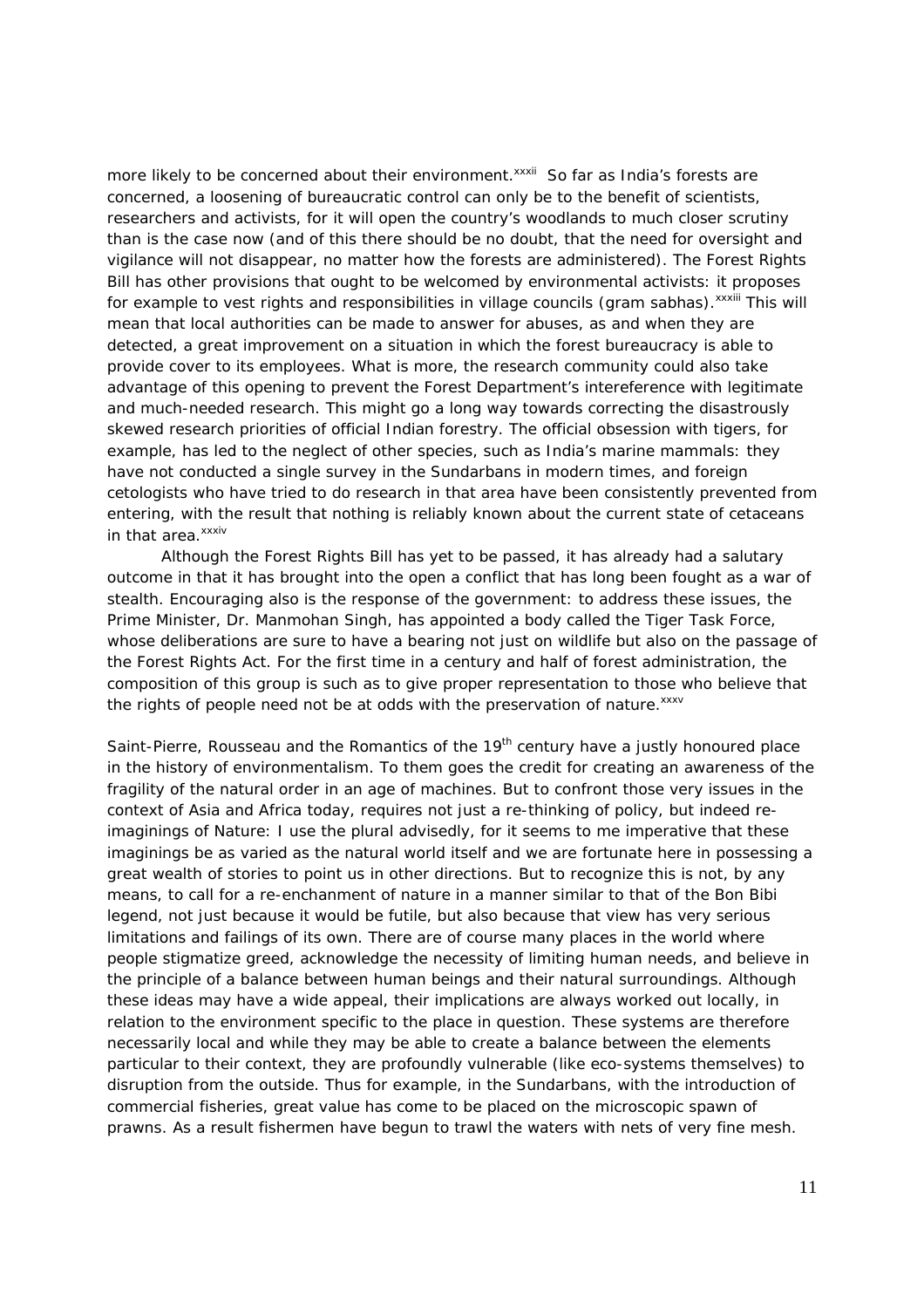This means that the waters are being sieved in ways that are likely to have devastating effects on all acquatic life. That the Bon Bibi legend is silent on this matter is a sign of its limitations in the contemporary context. xxxvi

 But there is another, and possibly deeper limitation to this conception of balance in the legend: it is a contract drawn up and signed by a single party, and it provides for no mechanism through which to interpret the needs of the other protagonists. In this scheme of things the forest has no means of articulating its interests.

 It is this gap that is filled by the natural sciences, in particular the varied disciplines of natural history: they direct a gaze of concentrated interpretive scrutiny towards the curtain of signs that is called 'data'. Natural history is, in this sense, the indispensable science of interpretation that allows the environment to speak back to us. Although it is by no means the only knowledge system to apply intepretive methods to the natural world, it is certainly the only one that is capable of universal application. But the strengths of these sciences are also their limitations, for their procedures and methods can succeed only so long as they refuse to acknowledge or address questions of meaning and intention. The seriousness of this limitation does not become obvious until we consider the field of public policy. The conditions of scientific inquiry being such as to require a radical separation between the inquirer and the field of study, it is surely no coincidence that the scientific experts' responses to conservation challenges so often consists of attempts to recreate these conditions on the ground – primarily through the expulsion of people. It is as though they were seeking to incarnate the conditions of a laboratory within inhabited landscapes, an endeavour that can only be futile and in the end, self-defeating.

In short, the limitation of the sciences in relation to the natural world is that they cannot address its single most important determinant, which is human action and subjectivity. These last are properly and necessarily the domain of politics. But the limitation of politcal action, in turn, is that it cannot generate the imaginative resources that are necessary to a re-thinking of the human relationship with nature. And yet new policies will be impossible without such a re-thinking.

The relationship between human beings and their surroundings constitutes as vast a spectrum of experience as the human mind is capable of conceiving - it ranges from a fisherman's knowledge of a river's rapids, to Saint Francis of Assissi's meditations; from a child's wonder at the sight of a butterfly to public outrage at an oil-spill. The very vastness of this spectrum of experience points us to the reason why the human relationship with nature is so profoundly formed by fictional imaginings of it, no matter whether it be the stories of a writer like Bernardin de Saint-Pierre, a legend such as that of Bon Bibi or a novel like Herman Melville's incomparable, **Moby Dick**. It is my belief that only fiction can provide a canvas broad enough to address this relationship in all its dimensions; only in fiction can a reconciliation be affected between Bon Bibi and Saint-Pierre's recluse, between the quest of a scientist determined to prevent the disappearance of a species and the needs of a fisherman who must hunt in order to live. It follows then that if nature is to be re-imagined in such a way as to restore the human presence within it  $-$  not as predator but partner  $$ then this too must first be told as a story. In India we are fortunate in that our literary traditions, powerfully influenced though it is by the West, have never wholly succumbed to the romantic imagining of Nature as a 'pristine', uninhabited temple. Such writers as as Sivarama Karanth, Gopinath Mohanty and Mahasweta Devi have always been profoundly aware of the predicament of those who live in India's forests. That a meaningful debate on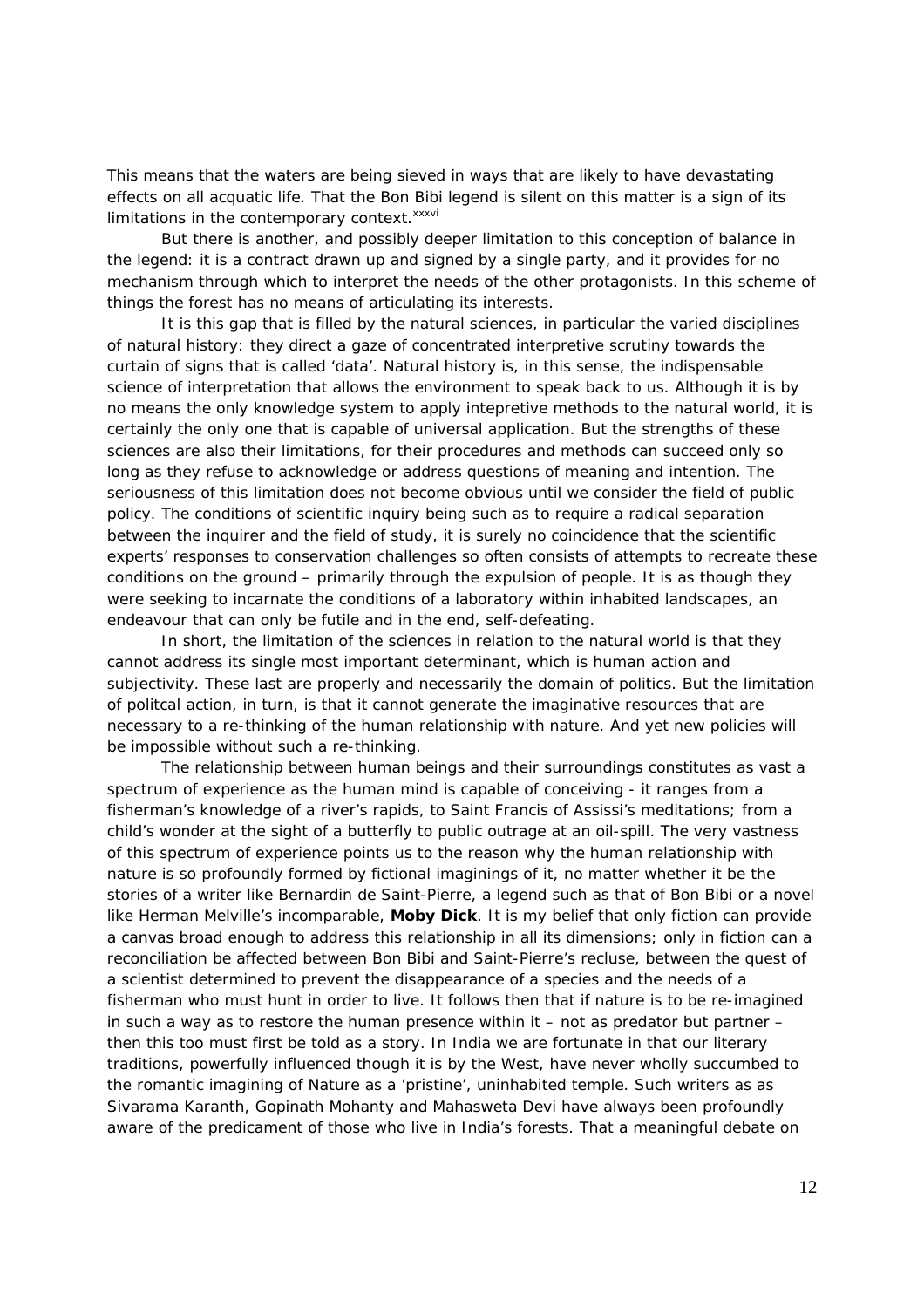this issue is possible at all in today's India is due in no small part to their fictional explorations of this this territory. In placing **The Hungry Tide,** my own novel about the Sundarbans, squarely within domain of an environment that is peopled, inhabited and continually enriched by history, I am glad to acknowledge my debt to this other way of envisioning our relationship with the world around us. Amitav Ghosh

iv 'l'Athènes des Indes', p. 129.

saw of him ---" (Page 139.) I am grateful to John Matthew for bringing this exchange to my notice.<br>
xiv Blyth implies in his article that the villages ('natives') had set only the dead animals adrift, but the text suggests they had applied themselves to also freeing the live animals.

xv Alfred Russell Wallace, **The Malay Archipelago**, pp. 97-8.

xvi At least one of Blyth's contemporary fellow-naturalists, Alfred Russell Wallace, might well have asked such a question.

i See, Jason Wilson's *Introduction* to Bernardin de Saint-Pierre's **Journey to Mauritius,** Interlink Books, New York, 2003, p. 11.

ii Cf: *La Chaumière Indienne* in **ŒUVRES CHOISIES DE BERNARDIN DE SAINT-PIERRE, CONTENANT PAUL ET VIRGINIE, LA CHAUMIÈRE INDIENNE, LE CAFÉ DE SURATE, VOYAGE EN SILÈSIE, A L'ILE DE FRANCE,**

**L'ARCADIE, DE LA NATURE DE LA MORALE, VŒUX D'UN SOLITAIRE**, Librairie de Firmin Didot Fréres, Paris, 1843. The passages in quotation marks are my translations, from the above edition.

iii 'le berceau de tous les arts et de toutes les sciences.' Ibid, p. 128.

v 'Partout, répondit le paria: ma pagode, c'est la nature', ibid p. 143

vi Saint-Pierre's love of nature is said to have revealed itself very early in his life. The story goes that as a child, his first response to the Cathedral of Rouen was to cry: "My God, they're flying so high!" He had not seen the spires at all, only the blackbirds that were nesting on them. The works of man made no impression on him, Saint-Beuve tells us; he had eyes only for Nature.

vii The **Voyage** was first translated and published in English in 1775, as **A Voyage to the Island of Mauritius**. The references here are to the 2003 editon edited by Jason Wilson and published under the title, **Journey to Mauritius,**  Interlink Books, New York, 2003.

<sup>&</sup>lt;sup>viii</sup> For an account of Saint-Pierre's complex relationship with Poivre, see Jason Wilson's Introduction to Bernardin<br>de Saint-Pierre's **Journey to Mauritius**, Interlink Books, New York, 2003, p. 7-8.

<sup>&</sup>lt;sup>ix</sup> For a comprehensive account, see Moree, P.J.: **A Concise History of Dutch Mauritius 1598-1710: A Fruitful and Healthy Land**, Kegan Paul, London, 1998.

x Cf. Grove, Richard H.: **Green Imperialism: Colonial Expanision, Tropical Island Edens and the Origins of Environmentalism, 1600-1860**, CUP, Cambridge, 1995, Ch. 5 *Protecting The Climate Of Paradise: Pierre Poivre And The Conservation Of Mauritius Under The Ancien Régime*. "'The island … became the central motif of a new discourse about nature which we can safely characterise as environmentalist rather than simply conservationist. This insular discourse became so strong in the Romantic tradition that it allows us to trace many of the central features of early Western environmentalism back to the pattern established by the French on Mauritius… Indeed one could even say that environmentalism was, to a great externt, born out of a marriage between physiocracy and the mid-18th century French obsession with the island as the speculative and Utopian location of …idyllic societies." [235]

xi My narrative of this event is based on Blyth's account in his 1859 article, *On the Great Rorqual of the Indian Ocean, with Notices of other Cetals, and of the Syrenia or marine Pachyderms*, **Journal of the Asiatic Society of Bengal**, vol. 28, 1-5, pp. 481- 498. See particularly the footnotes on pp. 482, 483 & 490- 1. See also Blyth's report on the carcass of a young Globicephalus that was 'killed in the Hugly near Serampore' **Journal of the Asiatic Society** Vol. XXI 1852. p358 and also, Anderson, John, 1878, **Anatomical and Zoological Researches comprising an account of the zoological results of the two expeditions to Western Yunnan in 1868 & 1875**, Bernard Quaritch, London, p. 369.

xii Cf. Eiseley, Loren**. Darwin and the Mysterious Mr. X. E. P.** Dutton. New York, 1979**.** 

xiii **The Correspondence of Charles Darwin**. Volume 4: 1847-1850. Cambridge

University Press. To J. D. Hooker, 10th May 1848: "Did you see Mr. Blyth in Calcutta; he would be a capital man to tell you what is known about Indian zoology, at least in the Vertebrata; he is a very clever, odd, wild fellow who will never do, what he could do, from not sticking to any one subject. By the way, if you should seem him at any time, try not to forget to remember me very kindly to him: I liked all I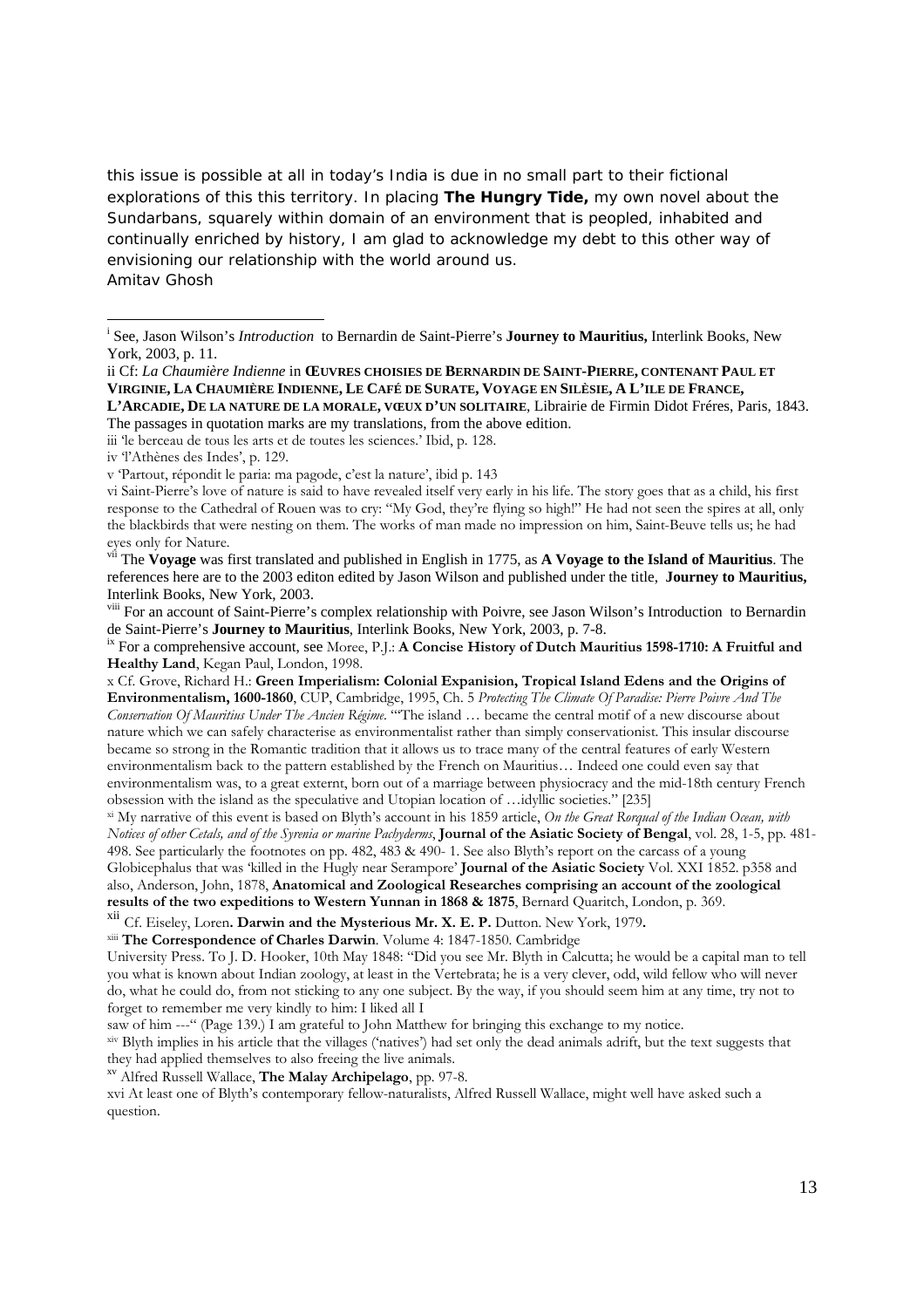xvii Buell defines the concept as a 'residual capacity (of individual humans, authors, texts, readers, communities) to awake

xviii There is now an extensive literature on this subject. For other accounts of some similar belief systems see **Asian Perceptions of Nature: A Critical Approach**, ed. Ole Bruun & Arne Kalland, Curzon Press, 1995, Arne Kalland, **Nature Across Cultures: Views of Nature and Environment in Non-Western Cultures**, Kluwer Academic Publishers, Dordrecht & Boston, 2003 & Anna Tsing, In the Realm of the Diamond Queen: Marginality in an Out-<br>
of-the-Way Place, Princeton, Princeton University Press, 1993.

<sup>xix</sup> Cf. Ravi Rajan, Imperial Environmentalism or Environmental Imperialism? European Forestry, Colonial Foresters and the Agendas of *Forest Management in British India 1800-1900*, [pp. 324- 371], in Grove, Richard H. & Vinita Damodaran, Satpal Sangwan: **Nature and the Orient: The Environmental History of South and Southeast Asia**, Oxford University Press, Delhi, 1998. Rajan writes: 'A critical element of the attitude of colonial foresters to local populations was the perception that their claims were illegitimate because of their ostensible scientific and technological backwardness…' [359] But he points out that this tendency began in Europe long before it came to colonial India. See also *Production, Dessication and Forest* 

*Management in the Central Provinces 1850-1930* by Mahesh Rangarajan [ pp. 575 – 589] in the same volume. xx This case and the one that follows are described in *That Hunted Feeling*, by Pramila N. Phatarphekar, **Outlook**, July 11,

2005, Vol XLV, No. 27.

xxi Ramachandra Guha and Madhav Gadgil have been pioneers in the critique of exclusivist governmental forest management in India and more generally, of what might be called 'forest fundamentalism'. This essay is indebted particularly to the following works: Ramachandra Guha & Juan Martinez-Allier, **Varieties of Environmentalism**, Earthscan Publishers, London, 1997; Madhav Gadgil & Ramachandra Guha, **Ecology and Equity**: **The Use and Abuse of Nature in Contemporary India**, Penguin, New Delhi 1995. For another valuable critique see Smitu Kothari

& Pramod Parajuli, *No Nature without social justice: A Plea for Cultural and Ecological Pluralism in India*, in **Global Ecology: A New Arena of Political Conflict**, ed. Wolfgang Sachs, 224-41, London, Zed, 1993. The recently published collection, **Nature in the Global South: Environmental Projects in South and South-East Asia**, (ed. Paul Greenough and

Anna L. Tsing, Orient Longman, Hyderabad, 2003) also contains several important contributions to this subject.<br><sup>xxii</sup> India's Forest Conservation Act of 1980, significantly augmented the powers of Forest Department officia aborted Forest Bill of 1982 would have increased these further still, granting them rights to arrest without trial and so on. But the Bill was vigorously resisted by activist groups and the government was forced to drop it (see Ramachandra Guha, **The Unquiet Woods**, OUP, New Delhi, 1989, p. 212).

xxiii My account of the Khunjerab Park's founding and history is based upon Are Knudsen's analysis in his article *State Intervention and Community Protest: Nature Conservation in Hunza, North Pakistan*, in **Asian Perceptions of Nature: A Critical Approach**, ed. Ole Bruun & Arne Kalland, Curzon Press.

xxiii Ibid., 108.

xxiv The interested reader is referred to Paul Greenough's excellent summation of the early history of Project Tiger in his article, *Pathogens, Pugmarks and Political 'Emergency': The 1970s South Asian Debate on Nature*, in **Nature in the Global South: Environmental Projects in South and South-East Asia**, ed. Paul Greenough and Anna L. Tsing, Orient Longman, Hyderabad, 2003.

xxv In a recent article (**Hindustan Times**, June 16, 2005) Ramachandra Guha has ascribed the relative success of the Sundarbans project to the implementation of Joint Management techniques. However, in my expereince, the Forest Dept.'s presence weighs no less heavily on the lives of people in the Sundarbans than anywhere else.

xxvi The full title of the measure is "Scheduled Tribes and Forest Dwellers (Recognition of Forest Rights) Bill." The Bill was announced on Feb 1, 2005. See the **Hindustan Times**, Feb 2, 2005.

xxvii The figures cited in this paragraph are quoted by the economist Mihir Shah, in his article *Governance Reform for India's Forests*, published in **The Hindu** [May 20, 2005].

xxviii Reported in the **Indian Express** of April 29, 2005.

xxix A report by C.K.Chandramohan describes this group as a 'vested lobby of ex-maharajahs and an influential section of present-day wildlife planners, most of whom are former hunters themselves.' The report also states: 'This coterie of ex-hunters set off a media hype about the decreasing number of tigers the moment they knew that this bill was to be placed in Parliament' [**Indian Express**, May 8, 2005]. Another writer describes the controversy in the following terms: "Tigers versus Tribals:this is how the debate on the (Forest Rights Bill) …has been framed." **Indian Express**, June 20, 2005.

xxx It has been alleged in the Press that the sudden breaking of the 'news' of the decline in the tiger population is 'a planned attempt by a lobby comprising senior forest officers to scuttle' the Forest Rights Bill [**Hindustan Times**, May 4,

to fuller apprehension of physical environment and one's interdependance with it', in his book, **Writing for an Endangered World**: **Literature, Culture and Environment in the US and Beyond**, Belknap Press, Harvard, 2001, p. 22.